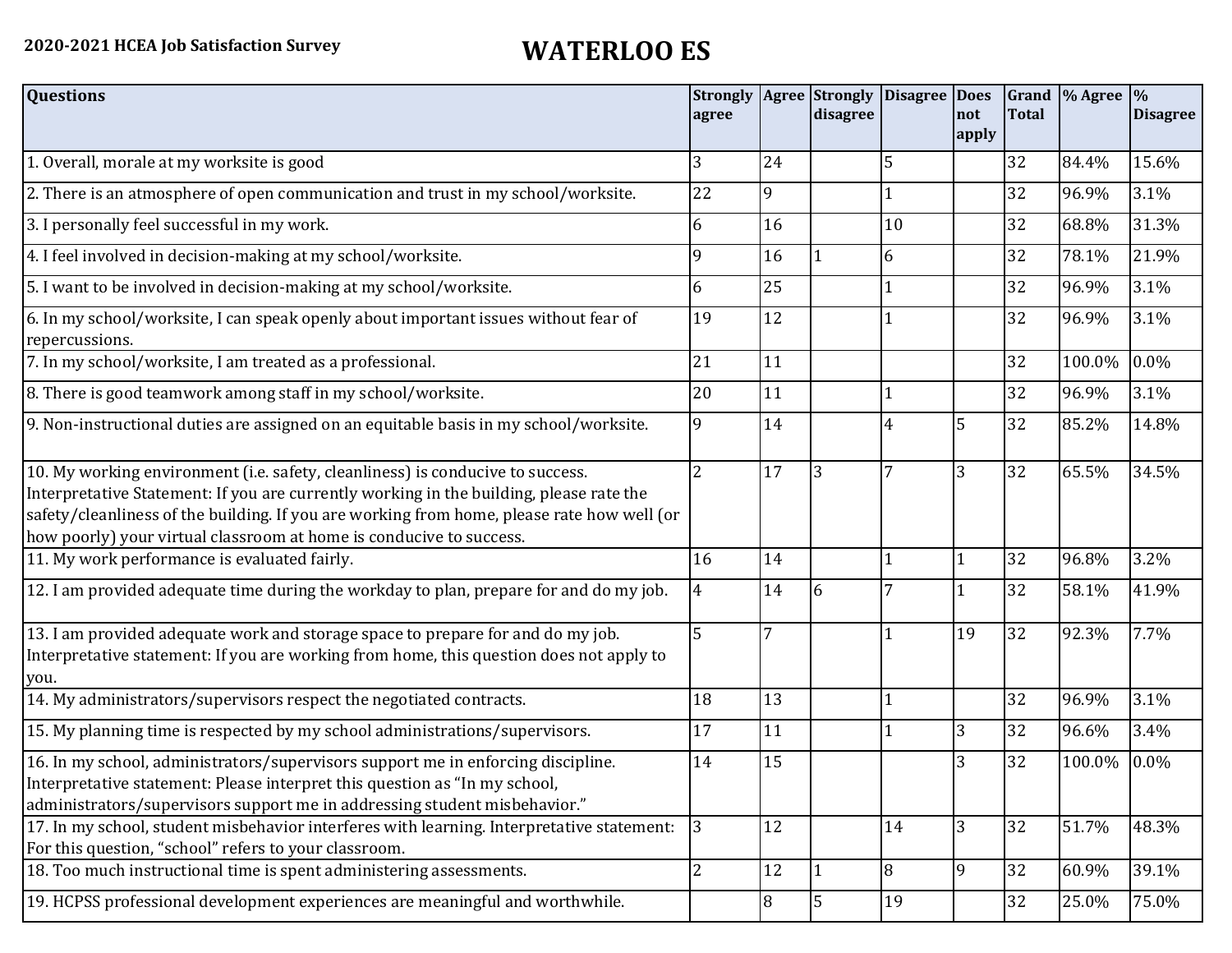| 20. Increased workload has contributed to a decline in my morale.                                                                                          | 12 | 13             |                | 6              | $\mathbf{1}$   | 32 | 80.6%   | 19.4%  |
|------------------------------------------------------------------------------------------------------------------------------------------------------------|----|----------------|----------------|----------------|----------------|----|---------|--------|
| 21. I am paid fairly.                                                                                                                                      |    | 15             |                | 10             |                | 32 | 46.9%   | 53.1%  |
| 22. I have confidence in the leadership exhibited by the HCPSS Superintendent.                                                                             |    | 18             |                | 12             |                | 32 | 59.4%   | 40.6%  |
| 23. I have confidence in the leadership exhibited by the Howard County Board of<br>Education.                                                              |    | 10             | 5              | 17             |                | 32 | 31.3%   | 68.8%  |
| 24. I have confidence in the leadership exhibited by the Howard County Education<br>Association (HCEA).                                                    | 8  | 20             |                | $\overline{4}$ |                | 32 | 87.5%   | 12.5%  |
| 25. I feel that HCPSS offers me the possibility of advancing professionally in the field of<br>education.                                                  | 7  | 15             |                | 6              | $\overline{4}$ | 32 | 78.6%   | 21.4%  |
| 26. In my position, I receive appropriate and adequate support and training.                                                                               |    | 19             |                | 5              |                | 31 | 83.9%   | 16.1%  |
| 27. During this current school year, I have experienced harassing behavior from<br>colleagues.                                                             |    |                | 19             | 12             |                | 32 | $0.0\%$ | 100.0% |
| 28. During this current school year, I have experienced harassing behavior from<br>administrators/supervisors.                                             |    |                | 23             | 7              |                | 32 | 3.2%    | 96.8%  |
| 29. During this current school year, I have experienced harassing behavior from parents.                                                                   | 3  | $\overline{4}$ | 8              | 16             | 1              | 32 | 22.6%   | 77.4%  |
| 30. At my school I spend most of my PIP time on non-instructional activities.                                                                              |    | 3              | 3              | 11             | 13             | 31 | 22.2%   | 77.8%  |
| 31. At my school our administrator includes time during PIP for teacher-initiated<br>collaboration.                                                        |    | 17             |                |                | 10             | 32 | 95.5%   | 4.5%   |
| 32. In my school, I spend too much time in meetings.                                                                                                       |    | 9              |                | 21             |                | 32 | 31.3%   | 68.8%  |
| 33. In my school, there is adequate support for special education students.                                                                                |    | 11             | 7              | 13             | $\mathbf{1}$   | 32 | 35.5%   | 64.5%  |
| 34. My administrator/supervisor provides people working from home with flexibility in<br>their workday.                                                    | 13 | 19             |                |                |                | 32 | 100.0%  | 0.0%   |
| 35. My administrator/supervisor has reasonable expectations of workload for staff while<br>in virtual learning.                                            | 10 | 18             |                | 4              |                | 32 | 87.5%   | 12.5%  |
| 36. Students have adequate technology and tools (hardware/software/connectivity) to<br>participate in virtual learning.                                    | 4  | 20             |                | 7              |                | 32 | 75.0%   | 25.0%  |
| 37. Staff have adequate technology hardware (e.g. computers, document cameras, other<br>technology hardware) to meet the requirements of virtual learning. | 3  | 22             |                | 6              |                | 32 | 78.1%   | 21.9%  |
| 38. HCPSS has provided the software I need to do my job and collaborate with colleagues.                                                                   | 15 | 19             | $\overline{2}$ | 6              |                | 32 | 75.0%   | 25.0%  |
| 39. The software and online services provided by HCPSS to do my job are difficult and/or $\vert 6 \vert$<br>time-consuming to use.                         |    | 16             |                | 9              | $\mathbf{1}$   | 32 | 71.0%   | 29.0%  |
| 40. In my class, I feel that students are engaged in virtual learning                                                                                      | 3  | 18             |                |                | 3              | 32 | 72.4%   | 27.6%  |
|                                                                                                                                                            |    |                |                |                |                |    |         |        |